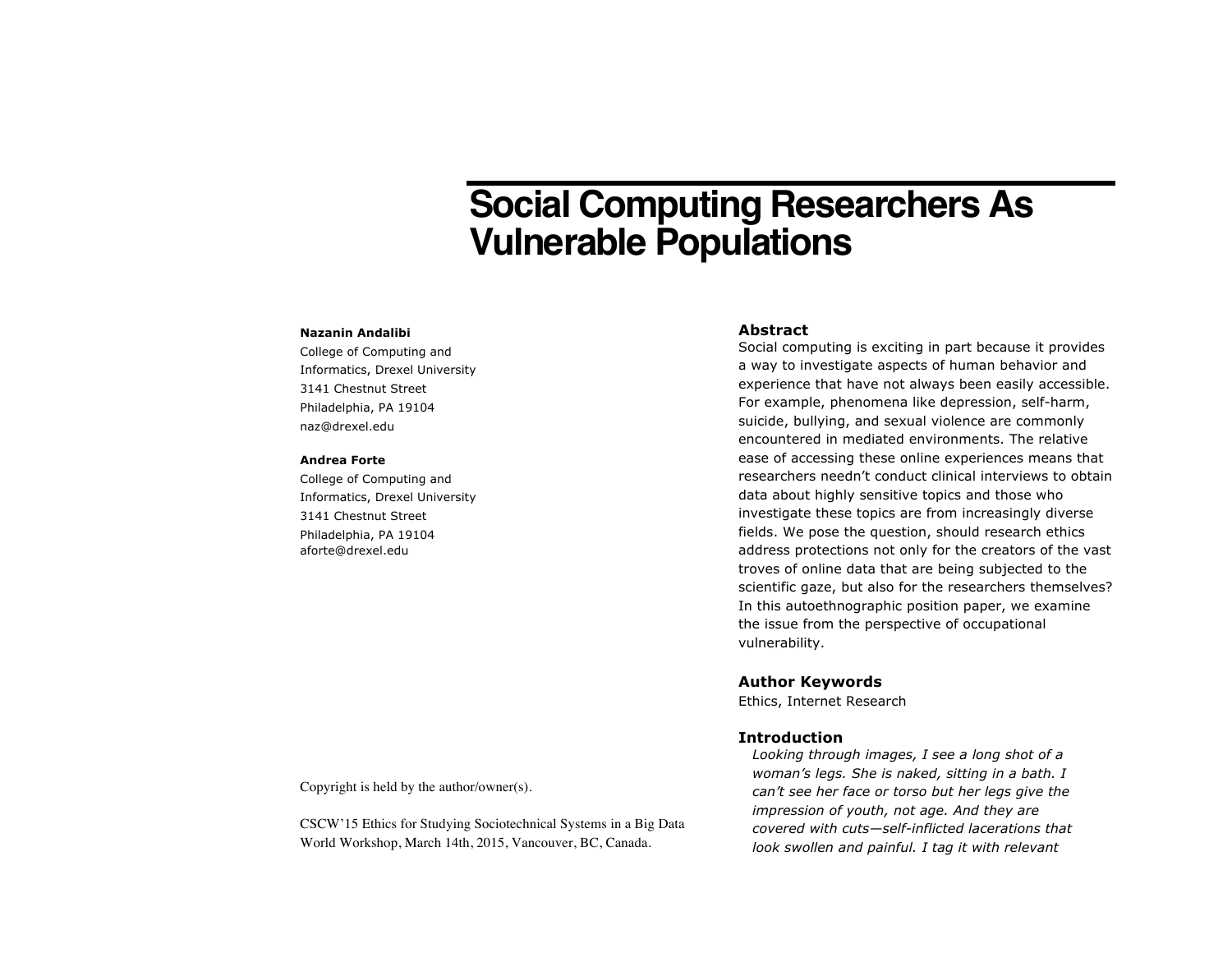*terms. The next image portrays a woman's frighteningly emaciated frame and is adorned with a comment thread full of complements. I tag it with relevant terms. Next is a mirror selfie of an anorexic teenager in the very privacy of her bedroom saying how ugly and unlovable she thinks she is. I tag it with relevant terms. Other images in this batch include text that suggest the poster is suicidal, but there is nothing I can do, the images were posted weeks ago. So I tag them with relevant terms.*

Many occupations expose people to distressing information. Lawyers, doctors, police officers, and mental health professionals are some obvious examples of people who are vulnerable to occupation-related distress. Less visible vulnerable populations include people who work for tech companies to review flagged content [1], or people who curate and index content libraries such as that of the Shoah Foundation's oral histories of genocide. We argue that some social computing research can also be counted as a vulnerable occupation. In this position paper, we draw on occupational vulnerability literature and an autoethnographic narrative to open up a discussion about the potential risks posed by social computing research to researchers themselves, and how these risks might be mitigated.

## **Occupational Vulnerability**

Occupational vulnerability is the threat of distress or impairment brought about by performing professional duties. One profession that has at least partly embraced its practitioners' vulnerability is mental health. Empirical research suggests the effects of distress and impairment on mental health professionals are serious [2, 3]. Psychologists, psychiatrists, and social workers are examples of professionals whom we might expect to acknowledge the stressful aspects of their jobs; however, as discussed in [4] the prevalence of stigma associated with psychological distress and the belief that mental health professionals should not be affected by their work, can still contribute to a "conspiracy of silence" about occupational vulnerability.

Now that the availability of data on human behaviors is bringing many non-clinicians in contact with distressing content, the kinds of issues that mental health professionals regularly encounter are creeping into the everyday work lives of social computing researchers. We suggest that we, as social computing researchers, can learn from such other occupations in acknowledging their vulnerability and appropriate their methods of dealing with that.

## **Internet and Human Subjects Research Ethics**

Vulnerability is also a core concept for understanding the protection of research participants, and research ethics guidelines have been discussed in the context of online research for decades, but always with respect to the participants. The Internet introduces some novel challenges when it comes to upholding the basic ethical principles underlying human subjects research as outlined in the Belmont report. For example, supposedly anonymized social network data can be deanonymized [5], threatening the confidentiality of large datasets and with it the ethical standard of *beneficence*. It has also been argued that analyzing public data simply because it is accessible exhibits a lack of *respect for persons* who may not have understood that their communications were public.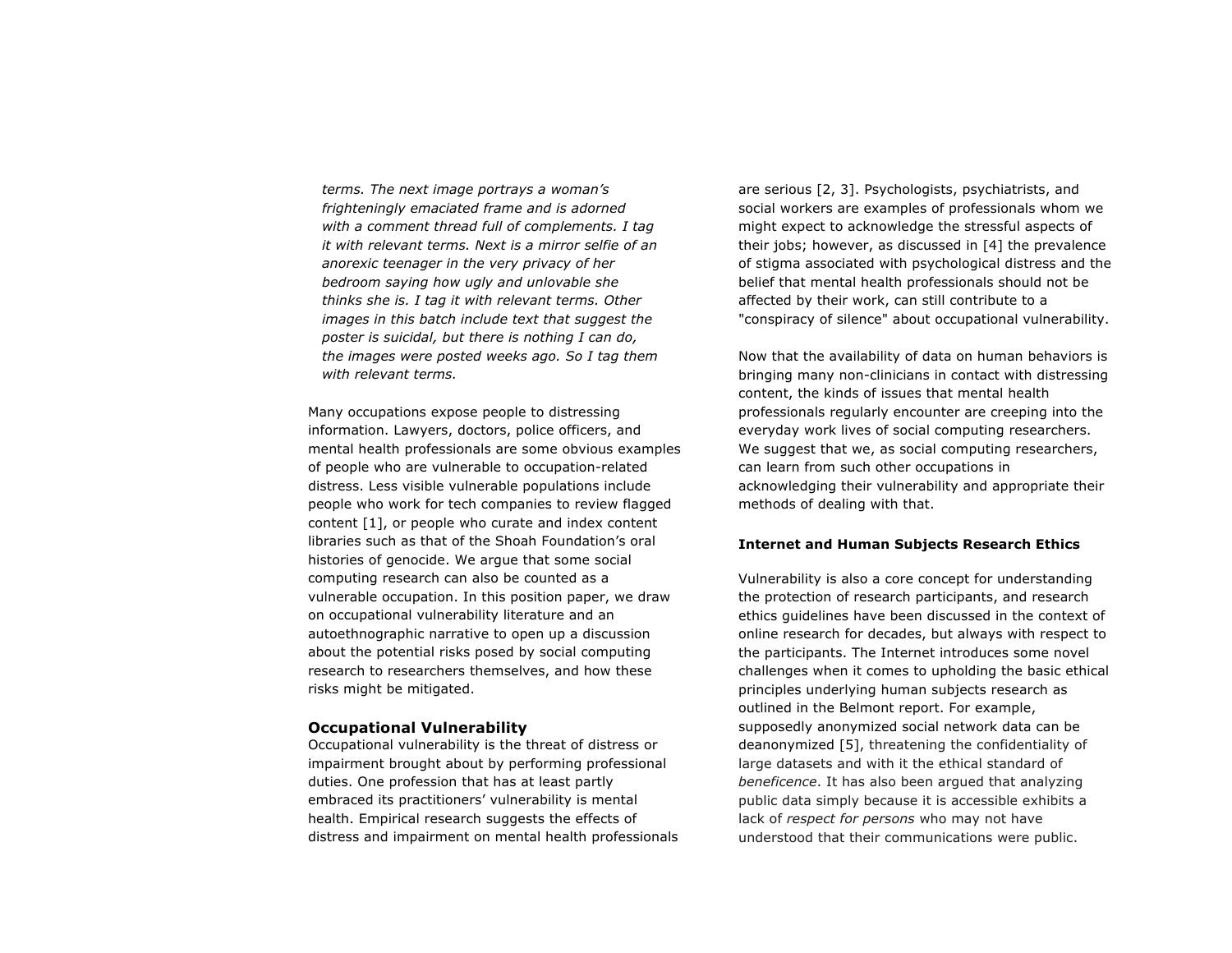Such conversations about the ethics of using the copious data that social computing puts at our fingertips have largely been about novel challenges to protecting research participants*.* We would like to broaden that conversation.

# **An Autoethnographic Case Study**

There are millions of images on Instagram that are tagged with depression-related terms. If you search for #depression on Instagram, you will often see intense, intimate, and sometimes disturbing images captioned and tagged with depression-related text. We wondered about the impact of sharing these images on the sharers and about their media consumption and production habits, so we developed an interview protocol to learn more about their experiences and began recruiting. What follows is an auto-ethnographic report based on the experiences of the first author doing depression-related Internet research using a combination of publicly available online data and interviews. We then discuss these experiences as a case study of Internet researchers' vulnerability.

#### **A PERSONAL NARRATIVE FROM THE FIRST AUTHOR**

The visceral impact of depression-related images is part of what attracted me to the research topic in the first place. Something important was happening here. People were publicly sharing deeply personal and distressing accounts of feelings and experiences – why? Did it help them? Did it hurt them? Were they interested in others' similar content? These are the kinds of questions that require a phenomenological approach to research, and I felt I could not see the answers in the online data alone. So I started interviewing.

My most successful strategy for recruiting Instagrammers who post depression-related content was to use private direct messages to people who were sharing such content and ask if they would be interested in participating. Among people who responded to our hundreds of messages, the majority reported that they were younger than 18 but that "*they would still love to talk to us."* Some intimated that it would have to be at a time when their parents would be absent. I had to decline further contact.

Our recruitment strategy had failed, but the impact on me was bigger than disappointment in a failed protocol. I had had contact with many young people who were suffering. Having gone through countless public Instagram profiles, seen countless despairing images and now having realized that these young people were looking for someone to talk to, I felt powerless to help. I was fully aware of my role as a researcher and that I am not a mental health professional but accessing these images had exposed me to issues I also could not simply ignore. I was aware that teenagers are among the most vulnerable populations, this was not news; yet seeing their messages in my inbox that they would like to talk to someone and having to tell them "*I am so sorry, I cannot talk to you if you are under 18*" felt eyeopening. In the end, I did interview two young adults who met the participation criteria. I asked them personal questions and I listened to them as they talked about how they felt, what they thought, and what they did on Instagram. I listened to them as they scrolled through their images and told me personal stories and feelings behind them. I listened to them as they said "*I am really glad that you are doing this, because I feel this gives me a voice*" or "*I am here because I think someone needs to talk about these and*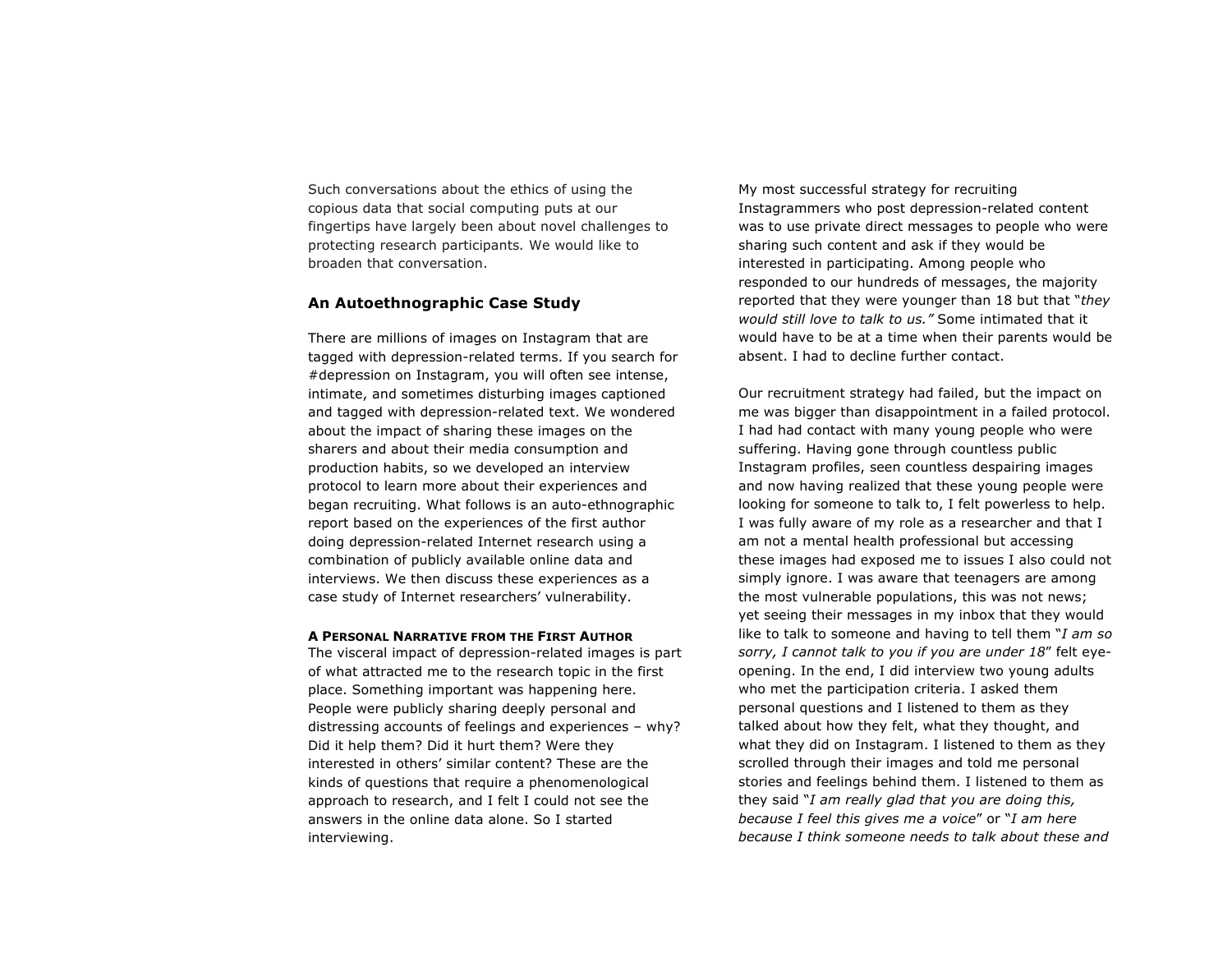*there is a lot of stigma surrounding depression*". As important as I thought this line of work was, and as glad as I was that they were happy to have talked to me, not surprisingly, I was left emotionally drained.

Unable to recruit enough adult participants for the interview study, we changed our strategy. We decided to look at publicly available data available via Instagram API. At the time of writing this position paper, we have been using visual and textual content analysis methods along with some computational methods on the data we gathered over a three-week period.

Going through the images, captions, tags, and comments has been a moving experience. Coding images in this context means carefully examining (sometimes really graphic) self-harm images, people expressing their suicidal thoughts, people sharing tragic life stories, and more. Additionally, going through the captions and tags accompanying these images provides richer and deeper understanding of world through their eyes and what they are going through. Sometimes they ask for help, sometimes they want people to leave them alone – which appears ironic because they seem to be actually reaching out by sharing. Thinking through this data and understanding it has been challenging not only because of the complexity of the content itself, but also because of the nature of it and how it affects me as a person. At times I have even felt guilty for involving my collaborators in coding this content, as I am concerned about the impact this activity might have on them too.

On the other hand, I am extremely motivated to continue this project because I think it is important to understand how people are adopting social technologies to share intimate and often controversial feelings. Because I think it is important to design for the type of support that people need when they are at their most vulnerable. And lastly, because of the personal reward of possibly making life a little bit better and happier for someone.

# **Discussion**

We have shared an autoethnographic narrative to highlight one kind of vulnerability as researchers engage with the wide range of human experience that social media data make accessible. Other kinds of vulnerability also exist—researchers of online phenomena are generally transparent about their identities and affiliations, which, while it helps to establish credibility and responsibility for ethical conduct, also means that researchers of sensitive topics (cybercrime, deviant behavior, or gender for example) may themselves become targets of harassment.

We have pointed to occupational vulnerabilities in other professions in order to make the case for discussing how we might be influenced by our research practices and topics. We do not equate mental health professions with psychologically related Internet research, but use the analogy to provide empirical evidence about how one's profession might affect one's own mental wellness, especially when it involves interacting with people going through psychological difficulties. This comparison also provides a living example of how other professions have taken the lead to discuss how they might be influenced by their work. For instance, developing techniques for stress management, time management, relaxation, leisure, and personal renewal